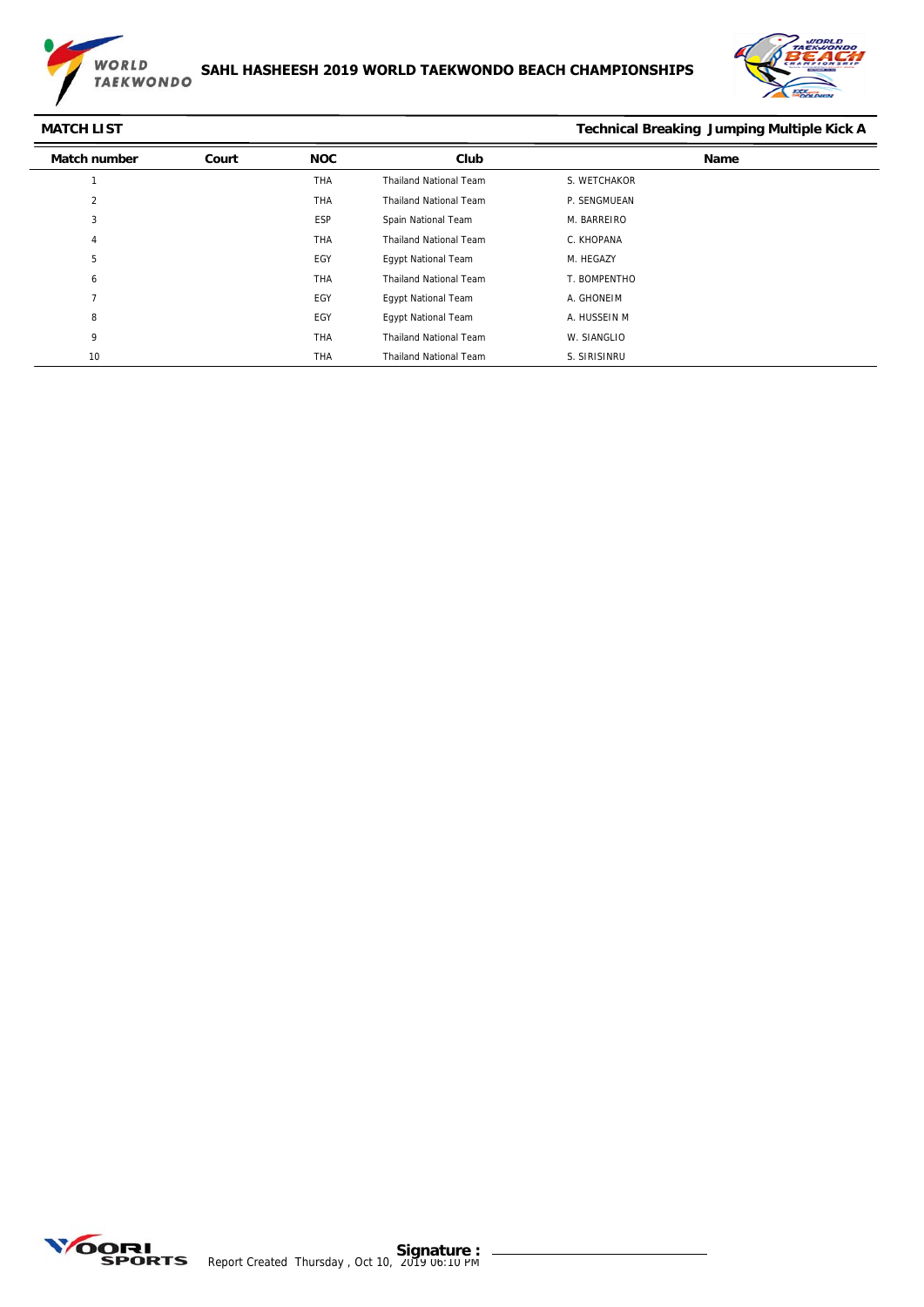

### **SAHL HASHEESH 2019 WORLD TAEKWONDO BEACH CHAMPIONSHIPS**



**MATCH LIST Technical Breaking Spinning Kick A**

| <b>Match number</b> | Court | <b>NOC</b> | Club                          | <b>Name</b>  |  |
|---------------------|-------|------------|-------------------------------|--------------|--|
|                     |       | EGY        | <b>Egypt National Team</b>    | A. HUSSEIN M |  |
| 2                   |       | ESP        | Spain National Team           | M. BARREIRO  |  |
| 3                   |       | <b>THA</b> | <b>Thailand National Team</b> | W. SIANGLIO  |  |
| 4                   |       | THA        | <b>Thailand National Team</b> | S. SIRISINRU |  |
| 5                   |       | <b>THA</b> | <b>Thailand National Team</b> | C. KHOPANA   |  |
| 6                   |       | <b>THA</b> | <b>Thailand National Team</b> | P. SENGMUEAN |  |
|                     |       | <b>THA</b> | <b>Thailand National Team</b> | T. BOMPENTHO |  |
| 8                   |       | <b>THA</b> | <b>Thailand National Team</b> | S. WETCHAKOR |  |
| 9                   |       | EGY        | <b>Egypt National Team</b>    | M. AHMED MOH |  |

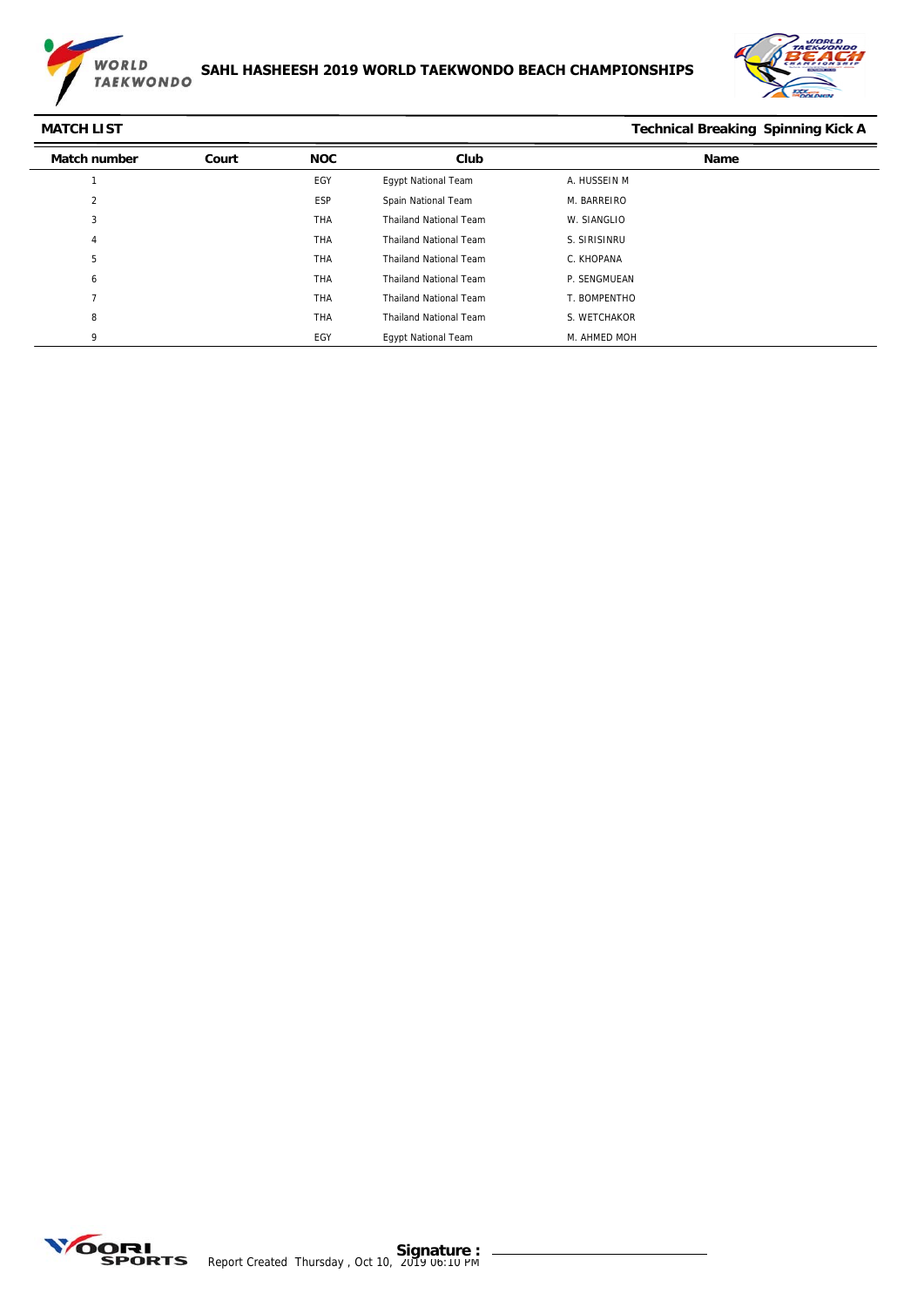



| <b>MATCH LIST</b>   |       |            |                               | <b>Technical Breaking Free Style Breaking A</b> |
|---------------------|-------|------------|-------------------------------|-------------------------------------------------|
| <b>Match number</b> | Court | <b>NOC</b> | Club                          | Name                                            |
|                     |       | EGY        | <b>Egypt National Team</b>    | M. AHMED MOH                                    |
| 2                   |       | <b>THA</b> | <b>Thailand National Team</b> | W. SIANGLIO                                     |
| 3                   |       | <b>THA</b> | <b>Thailand National Team</b> | S. SIRISINRU                                    |
| 4                   |       | <b>THA</b> | <b>Thailand National Team</b> | P. SENGMUEAN                                    |
| 5                   |       | <b>THA</b> | <b>Thailand National Team</b> | C. KHOPANA                                      |
| 6                   |       | <b>ESP</b> | Spain National Team           | M. BARREIRO                                     |
|                     |       | <b>THA</b> | <b>Thailand National Team</b> | T. BOMPENTHO                                    |
| 8                   |       | <b>THA</b> | Thailand                      | S. WETCHAKOR                                    |

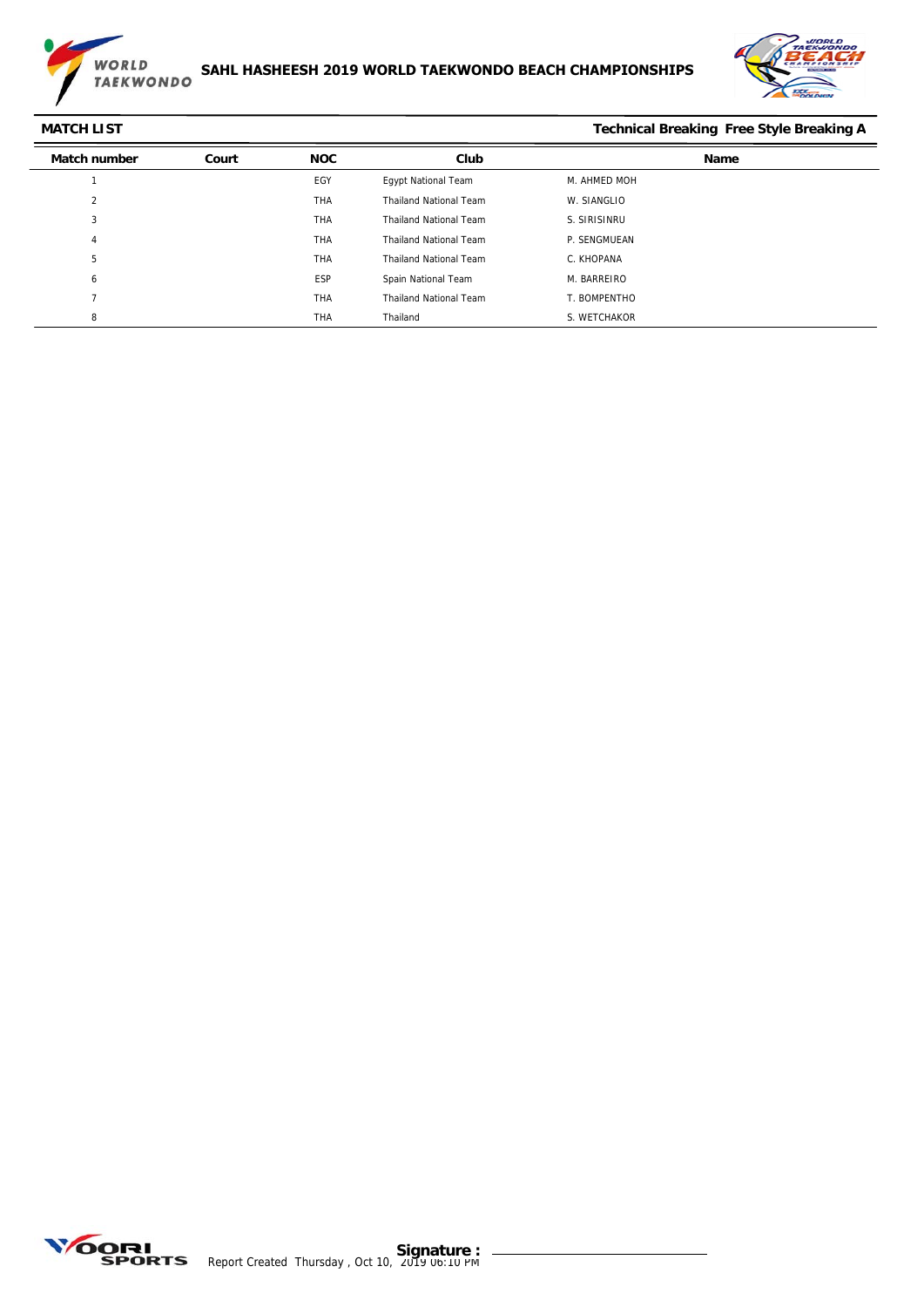



## **MATCH LIST** MATCH LIST **MATCH LIST** MATCH LIST

| <b>Match number</b> | Court | <b>NOC</b> | Club                          | Name         |
|---------------------|-------|------------|-------------------------------|--------------|
|                     |       | <b>THA</b> | <b>Thailand National Team</b> | T. BOMPENTHO |
| 2                   |       | <b>ESP</b> | Spain National Team           | M. BARREIRO  |
| 3                   |       | <b>THA</b> | <b>Thailand National Team</b> | C. KHOPANA   |
| 4                   |       | THA        | <b>Thailand National Team</b> | S. SIRISINRU |
| 5                   |       | <b>THA</b> | <b>Thailand National Team</b> | P. SENGMUEAN |
| 6                   |       | THA        | <b>Thailand National Team</b> | W. SIANGLIO  |
| э,                  |       | EGY        | <b>Egypt National Team</b>    | A. HUSSEIN M |
| 8                   |       | THA        | <b>Thailand National Team</b> | S. WETCHAKOR |
| Q                   |       | EGY        | <b>Egypt National Team</b>    | A. GHONEIM   |